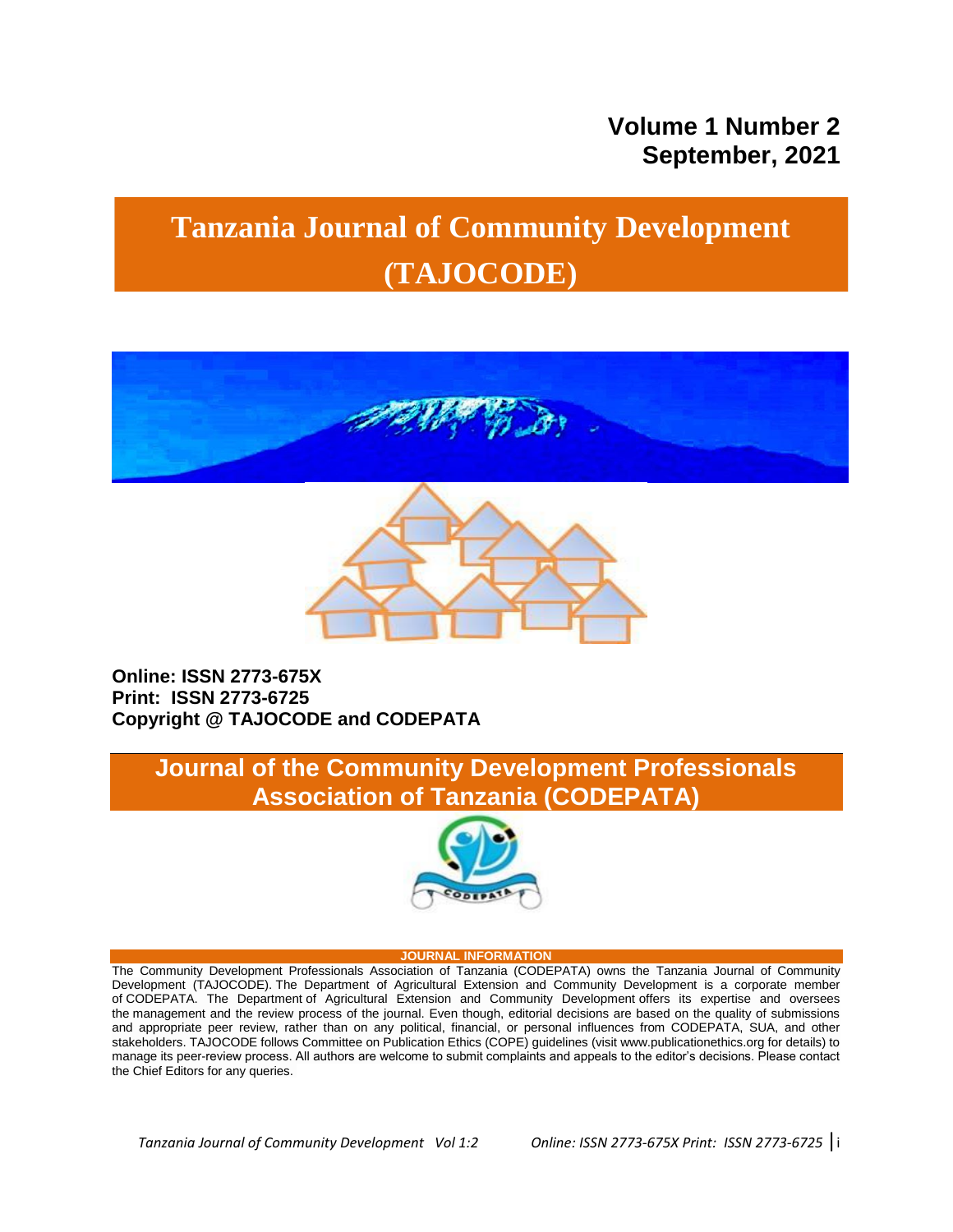**EDITORIAL BOARD**

#### **Chief Editors:**

Dr. Rasel Mpuya Madaha (PhD)**,** *Sokoine University of Agriculture, Tanzania,*

*Email: [rasel.madaha@sua.ac.tz](mailto:rasel.madaha@sua.ac.tz) or [raselmpuya@gmail.com](mailto:raselmpuya@gmail.com) or [rasel.madaha@fulbrightmail.org](mailto:rasel.madaha@fulbrightmail.org)*

Dr. Regina Malima (PhD)**,** *the Open University of Tanzania*

**Email:** [reginamalima](mailto:regina.malima@yahoo.co.uk)[@out.ac.tz](mailto:jjeckoniah@suanet.ac.tz) or [regina.malima@yahoo.co.uk](mailto:regina.malima@yahoo.co.uk)

#### **Associate Editors**

- Dr. Ponsian Sewando (Tengeru Institute of Community Development-TICD: [ponsiansewando@gmail.com\)](mailto:ponsiansewando@gmail.com)
- Novatus Justinian Kaijage (Community Health and Social Welfare Africa, COMHESWA: [kaijagecd@yahoo.com\)](mailto:kaijagecd@yahoo.com)

#### **Managing Editors**

- Stephen Wambura, Tengeru Institute of Community Development,
- Email: [danielstephenkoica@gmail.com](mailto:danielstephenkoica@gmai.com)
- Paschal Mahinyira, Buhare Community Development Training Institute(CDTI),
- Email: [pajom2002@yahoo.com](mailto:pajom2002@yahoo.com)

#### **Other Members of the Editorial Board**

- Dr. Krijn Peters (Associate Professor in Post-war Reconstruction, Rural Development and Transport Services, Department of Political & Cultural Studies, Swansea University, James Callaghan Building, Singleton Park, Swansea SA2 8PP, Wales, UK. Tel (44) (0)1792 295183, [K.Peters@swansea.ac.uk\)](mailto:K.Peters@swansea.ac.uk)
- Dr. Robin Neustaeter, PhD, Assistant Professor, Department of Adult Education, Program Teaching Staff, Coady International Institute, St. Francis Xavier University, 4545 Alumni Cres., P.O. Box 5000, Antigonish, Nova Scotia, Canada, B2G 2W5: [rneustae@stfx.ca\)](mailto:rneustae@stfx.ca)
- Brianne Peters. Brianne is an expert on Asset Based and Citizenled Development (ABCD) and Program Teaching Staff at Coady International Institute St. Francis Xavier University, [bpeters@stfx.ca](mailto:bpeters@stfx.ca)
- Dr. Solomon Muhango (Agricultural innovations and Gender, Tengeru Institute of Community Development-TICD: [mhangos2004@yahoo.co.uk\)](mailto:mhangos2004@yahoo.co.uk)
- Dr. Elimeleck Parmena Akyoo (Tanzania Institute of Accountancy-TIA: [eparmena@gmail.com\)](mailto:eparmena@gmail.com)
- Dr. Respikius Martin (Sokoine University of Agriculture-SUA: [rmartin@sua.ac.tz\)](mailto:rmartin@sua.ac.tz)
- Dr. Godfrey Martin Mubyazi, Chief Research Scientist (Head), Department of Library, Medical Museums & Publications, National Institute for Medical Research (NIMR) email: [godfrey.mubyazi@nimr.or.tz](mailto:godfrey.mubyazi@nimr.or.tz) and [gmmubyazi@gmail.com,](mailto:gmmubyazi@gmail.com)
- Dr. Zena M. Mabeyo (PhD), Senior Lecturer, Ag.Deputy Rector, Planning Finance and Administration, Institute of Social Work, P.O.Box 3375, Dar es Salaam. East African Regional Representative - Association of Schools of Social Work in Africa (ASSWA) Emails: zena.mabeyo@isw.ac.tz and Zlyuwo@ yahoo.com,
- Rose Mtei (Tengeru Institute of Community Development-TICD: [mteirose@gmail.com\)](mailto:mteirose@gmail.com)

#### **Information on submission**

*TAJOCODE is a peer reviewed journal, published four times a year. Submit your article via email to the chief editors. Make sure to copy all of the two CHIEF Editors.*

#### **DISCLAIMER**

The Editorial Board, TAJOCODE, CODEPATA, Department of Agricultural Extension and Community Development of SUA and our publishers (referred to as the organs of the journal) make every effort to ensure the accuracy of all the information (the "content") contained in our publication. However, the mentioned organs, our agents, and our licensors make no representation or warranties whatsoever as to the accuracy, completeness, or suitability for any purpose of the content. Any views and opinions expressed in this publication are the opinion and views of the authors, and are not the views of or endorsed by the organs of the journal. The accuracy of the contents should not be relied upon and should be independently verified with primary sources of information. The organs of the journal should not be liable for any losses, actions, claims, proceedings, demands, costs, expenses, damages, or other liabilities whatsoever or howsoever caused arising directly or indirectly in connection with, in relation to or arising out of the use of the content. Other details about the journal can be accessed at <https://www.coa.sua.ac.tz/aaee/index.php/journals>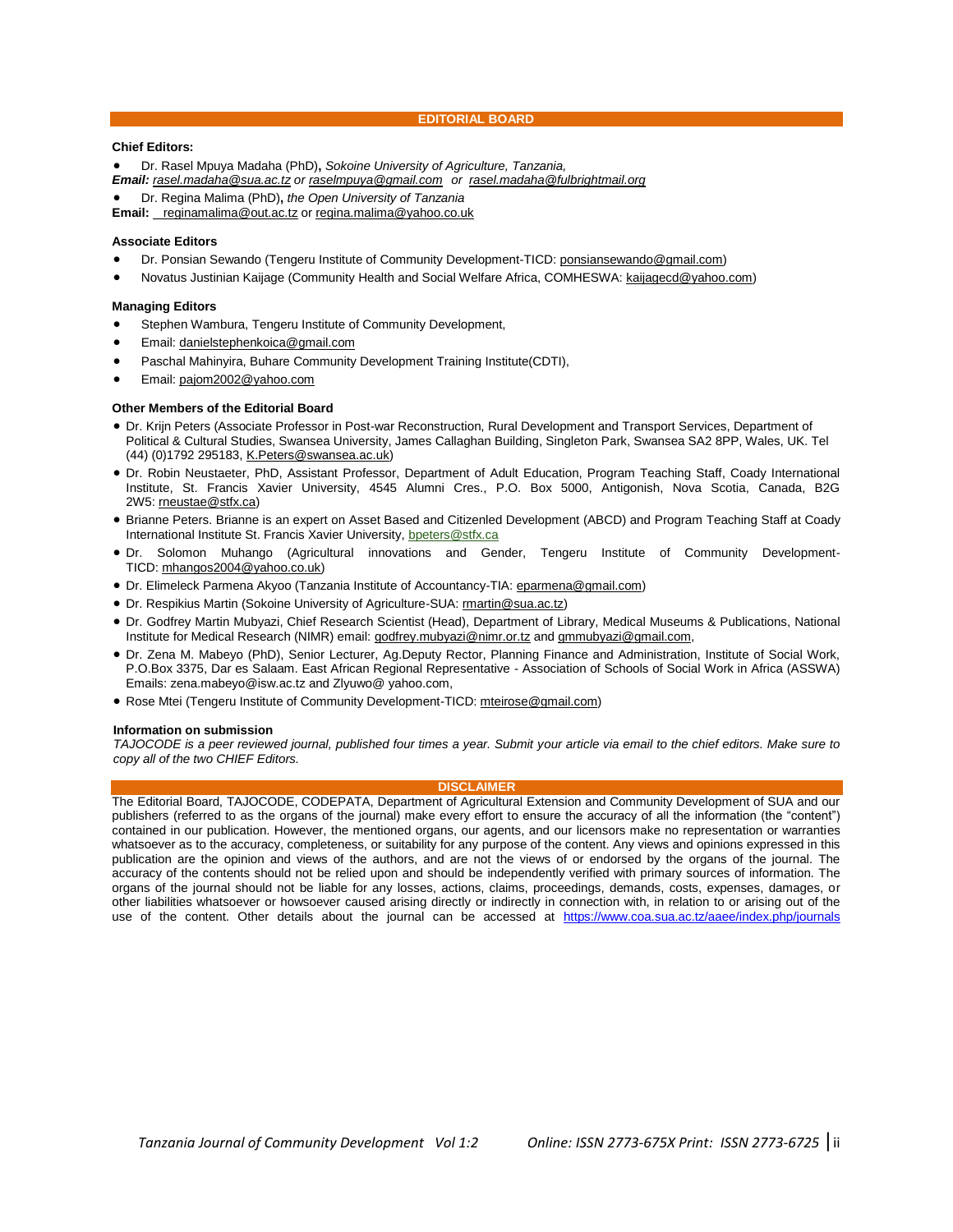## **An exploration of rural communities' response towards joining the improved Community Health Fund (iCHF): A Case of Monduli Juu Ward, Tanzania**

*Mussa I. Madodi<sup>1</sup> Elifuraha P. Eliamini<sup>2</sup> Edited by Rasel M. Madaha<sup>3</sup>* **ABSTRACT**

There are a number of efforts by the Tanzanian Government to promote accessible and equitable health services to deprived rural communities throughout the country. The government, among other things, has been mobilizing various stakeholders to contribute to the provision of health services to poor rural communities through community based health insurance schemes. However, the provision of health services, through health insurance schemes, continues to face poor response from the intended beneficiaries. Using *a case of Monduli Juu Ward,* this study explored rural communities" response towards Joining the improved Community Health Fund (iCHF)*.* The study adopted a mixture of cross- sectional research design and Participatory Action Research (PAR). The collected data were analyzed by using SPSS and content analysis. Overall, the findings show that there are several issues that affect the extent of rural communities' response to joining the schemes. Lack of awareness and the prevalence of poverty among households have been proven to gravely block a number of households from joining the scheme. It is recommended that the government and other stakeholders should work closely with poor rural communities to create economic empowerment programs and massive awareness campaigns. The measures will enable the local communities to improve their socio - economic wellbeing as well as to awake them on the benefits they would have obtained by joining the iCHF. Finally, PAR is instrumental in the mobilization of communities for them to own the process.

#### **Key words**: **Community Development Practices, improved Community Health Fund (iCHF), Poor Households, PAR**

#### **1.0. Introduction**

 $\overline{a}$ 

Weaknesses in financing health care delivery schemes make millions of poor people living in low and middle income countries fail to access affordable health interventions (World Bank, 1997; World Health Report, 2000). World Health Organization (WHO) being the organ responsible for health affairs has been developing different strategies to achieve universal health care coverage in such countries. One of the strategies is Community Based Health Insurance (CBHI) schemes [Berkhtout and Oosting, 2008; Rufaro and Tumusiime, 2004). The WHO advocates formal and compulsory social health insurance as one of the alternative sources of health care finance aimed at mobilizing resources (Escobar et al, 2012).

Tanzania, like many countries in sub-Saharan Africa, face challenges in the provision of reliable health services. About 85% of the poor rural populations do not have access to reliable health services (Quijada & Comfort, 2002). As part of the country's strategies to enable citizens to access equitable healthcare, the Government has expanded health facilities by introducing Community Health Fund (CHF) since 2001 (Kamuzora, 2007). The Community Health Fund (CHF) is a form of voluntary based health financing scheme aimed at enabling community members to have access to reliable and effective health care. It involves the creation of a

 $1$  Monduli Community Development Training Institute, P.O. BOX 45, Monduli, Arusha.

<sup>&</sup>lt;sup>2</sup> Corresponding author: Monduli Community Development Training Institute, P.O. BOX 45, Monduli, Arusha.

Phone no: 0714621963/ 0712229031 Email: elifurahakiangi022@gmail.com

<sup>&</sup>lt;sup>3</sup> Department of Agricultural Extension and Community Development, Sokoine University of Agriculture, P.O.BOX 3002, Morogoro, Tanzania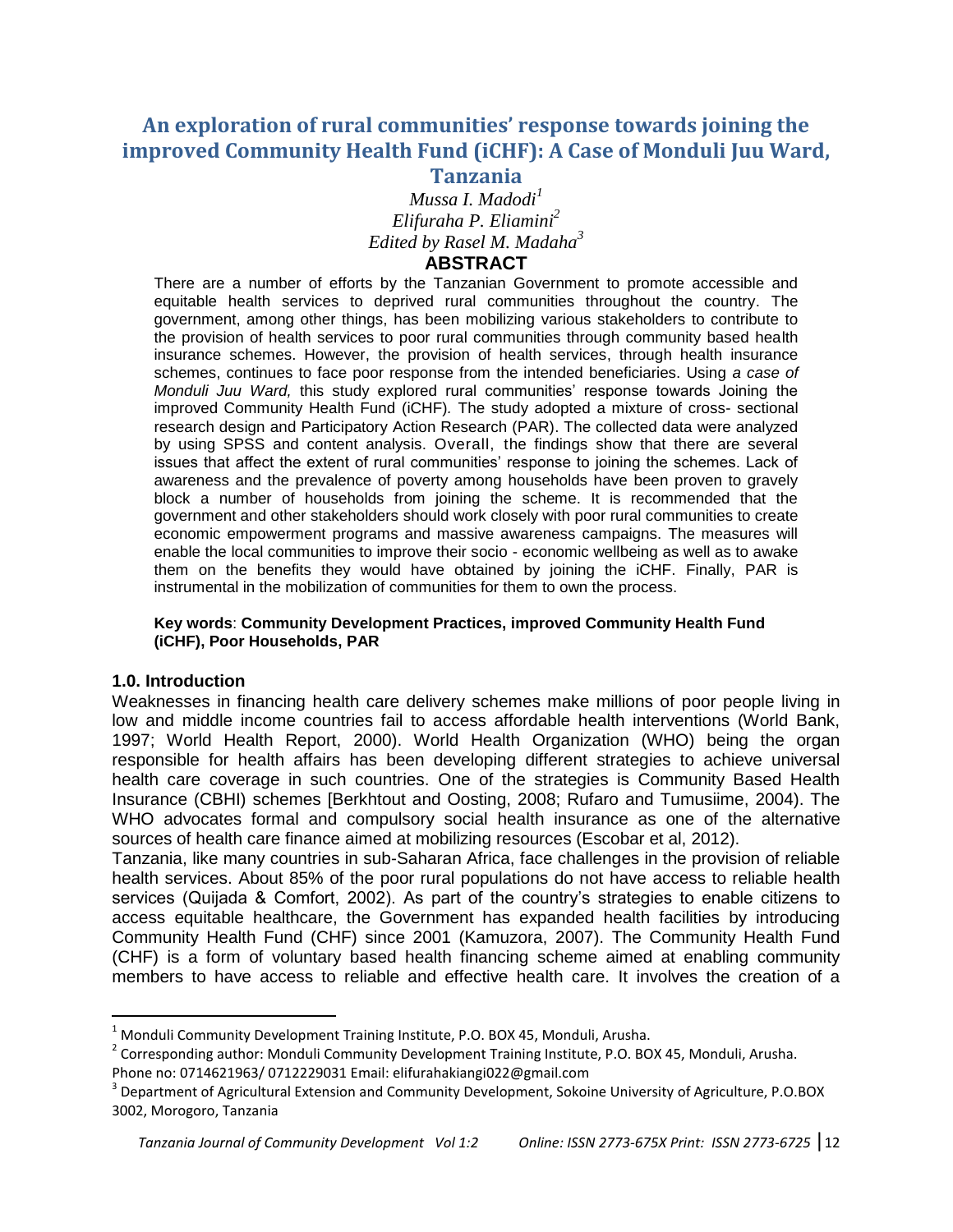sustainable financial mechanism through empowering households to compliment the government health financing efforts (National Policy Consensus Center (NPCC), 2004; Ware, 2013). The improved Community Health Fund (iCHF) is an advanced version of Community Health Fund (CHF) aimed at increasing access to affordable quality healthcare for people in rural low-income groups (GoT, 2018).

Despite the proven effects of community based health insurance schemes in enhancing access to services and financial protection in developing countries including Tanzania, many studies show that the enrolment trend of people has been declining (Spaan, et al, 2012). Mtei and Mulligan (2007) found that, health insurance coverage across all schemes in Tanzania has stagnated at about 5-16 percent for a long time. CHF is not performing well since its establishment; the coverage has remained low below the target of the Health Sector Support Program III (HSSP). HSSP targeted to enroll 45 percent of the population by 2015 (World Bank 2011).

The present study adheres to the Tanzanian Government Guideline for Community Engagement in Community Development (CDTIs) and Social Work Training Institutes (SWTIs) of 2019 (GOT, 2019). The guideline requires all CDTIs to work collaboratively with their surrounding communities to enable students to engage in practical learning experiences. The practice also addresses the challenges affecting the well-being of the surrounding communities. In the implementation of community engagement programs, there are steps which are to be followed. The steps are community profiling (research), feedback to the community (triggering & visioning), resource mobilization and implementation. The objective of the study was to explore rural communities" response towards Joining the improved Community Health Fund (iCHF)*.*

#### **2.0. Literature Review**

A number of previous studies have examined the constraints to increasing enrolment to community health insurance schemes. They have arrived at a conclusion that poor understanding of the risk pooling concept and unaffordability of premiums, block a number of households from joining community health insurance schemes [Waheke, 2015; Acharya et al, 2012; Amporfu, 2013; Bonu, 2003). However, there is limited evidence on the action undertaken by various stakeholders to address the challenges. To address this gap, the study adopted the Participatory Action Research (PAR) approach illustrated in the community engagement guideline of GoT 2019. The guideline requires CDTIs to not only investigate the sources of various problems facing their surrounding communities (community profiling) but also to find ways of addressing them. The article, among other things, reports the practice of mobilizing private firms to support rural communities join iCHF. According to Madaha (2021), PAR is useful in the mobilization of communities to participate in their development at least in the Tanzanian context. Kemmis and McTaggart (2005), PAR allows local communities serving as coresearchers to explore social challenges in collaboration with researchers to attain the right and appropriate knowledge that is required to take appropriate action at the local level.

PAR was also instrumental in fostering community participation. According to Robertson and Minkler (1994) community participation is a social process whereby communities actively pursue the identification of their needs, take decisions and establish mechanisms to meet these needs. Here, a community refers to a specific group of individuals with shared needs or relate to each other who have come together, voluntarily and deliberately, around common identity, interest, cause or territory (Minkler, 1994; Kenny et al, 2018). Community participation also refers to the actual process of enabling individuals and communities, in partnership with professionals and other stakeholders, to participate in defining their problems and shaping solutions to those problems (Rifkin et al., 1988; Wallerstein, 1992). Community participation enhances the success and sustainability of any community intervention (Shrimton, 1989); promotes good governance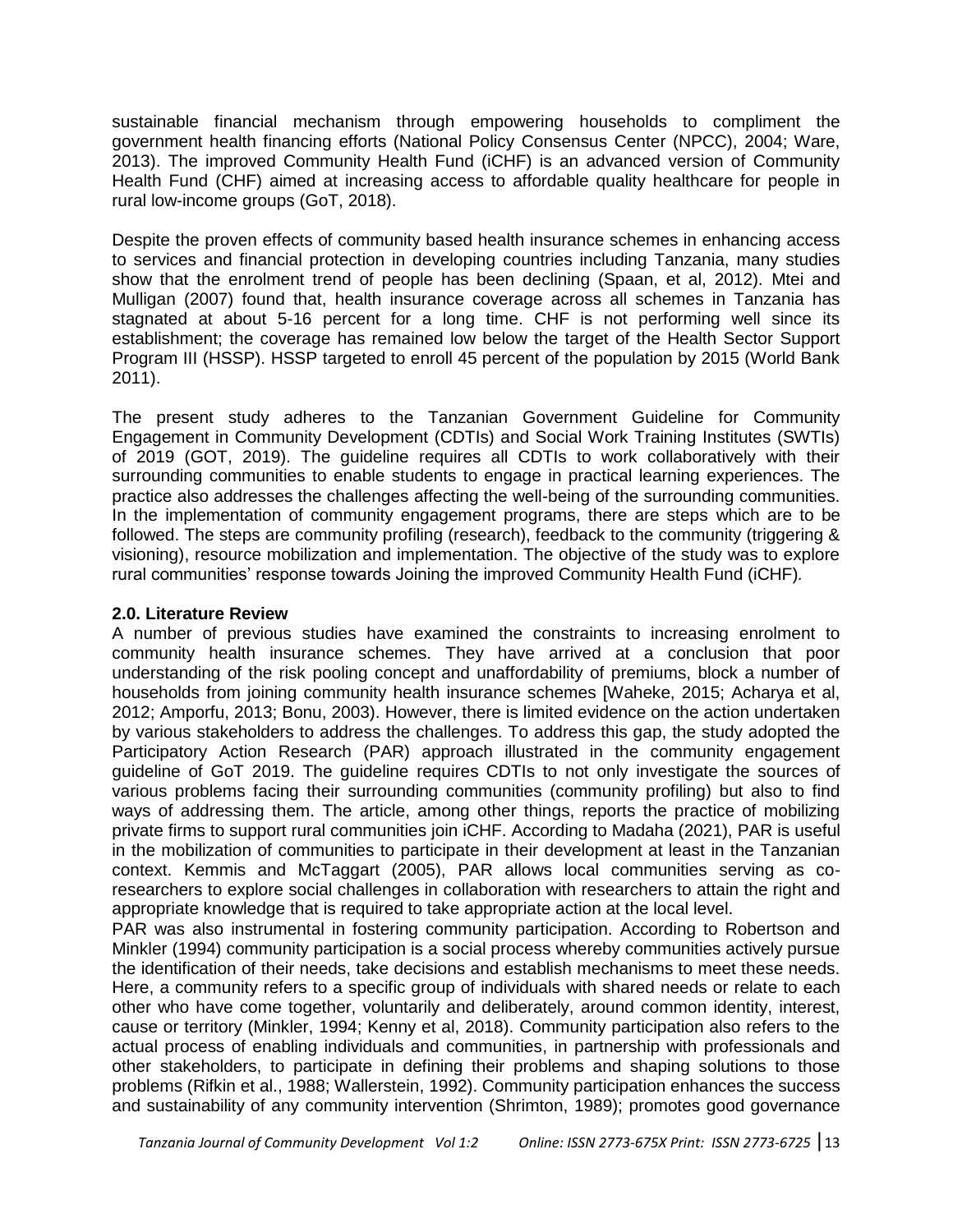and democracy as well as strengthens skills and self-esteem of community members (Kenny et al, 2018); promotes sustainability and local ownership of projects and programs (Marsland, 2006); helps the adoption of the correct changes and enhances dignity and self – reliance of communities (Lancaster, 2002); and ensures efficiency, effectiveness, increased coverage, equity, sustainability and self-reliance of community interventions (Mlozi et al, 2006)

#### **3.0 Methodology**

The study was conducted at Monduli Juu Ward, Monduli District, Arusha region. The choice of this Ward was based on the fact that the Maasai Community leads nomadic lifestyle living in temporary residences. They lead such a lifestyle in search of pasture for their cattle. The first part of the study involved cross-sectional design of data collection. The second part involved PAR (see section 4.0 for details). The cross-sectional design was used to obtain quantitative and qualitative data. A sample of 75 respondents was randomly selected to respond to a questionnaire. Some of the qualitative data were generated through in-depth interview using checklist. The study also involved key informant interviews (KII) of government officials from Ward level and villages: -1 Ward Community Development Officer, 1 iCHF Officer and 1 Ward Executive Officer. Other officers were 3 Village Executive Officers and 3 Village Chairpersons. The key informants were purposively included in this study to get insights on the response of rural communities to join the iCHF. Quantitative data were analyzed using International Business Machines-Statistical Package of Social Science (IBM-SPSS. 20.0) to produce descriptive statistics. Qualitative data were subjected to content analysis to present peoples "opinion on their responses to join iCHF.

The second part of the research (i.e. PAR) was instrumental in fostering community participation. In order to ensure sustainability of the operation of this practice, PAR has been used in the whole process of operation whereby the community engagement unit of the Institute (Monduli CDTI) has been making sure that the community concern is involved in every stage of the implementation of a community intervention. After the identification of the practical area, a comprehensive survey tools which was used to assess the community needs in a particular topic were developed. In this process students were actively engaged to put into practice various theories they learned in class room. Also during the process of identifying community problems/needs, the community members were mobilized by Monduli CDTI students (who were doing this as part of their practical session) to prioritize their needs and setting up an intervention program ready for implementation. This was done in order to facilitate sustainability and hence ownership spirit of the practice.

As part of PAR, the researcher adopted monitoring and evaluation strategy as stipulated in the Guideline for Community Engagement in Community Development and Social Work Training Institutes (GoT, 2019). Although monitoring and evaluation serve different functions, they are brought together by their use of similar data and information. The two are concerned with the collection, processing and analysis of information to measure the performance of a community intervention (Mahigi et al, 2000). Although monitoring is all about watching for what is on or behind schedule and what is or is not progressing as expected, evaluation is the comparison of actual impacts activities against the agreed targets (GoT, 2019). Once the implementation of the planned project has been commenced, the project needs to be comprehensively coordinated and monitored constantly, and at the end needs to be evaluated.

The implementation of the study involved periodical visit to the study area to verify the implementation challenges such as additional of stakeholders/beneficiaries and change in time frame. Various reports were also used as essential management tool for the practice. The reports included information on outputs as agreed in the Community Visioning stage. In preparation of these reports different issues were considered depending on the need of a particular time. The annual reports wer particularly used as a mechanism of doing evaluation.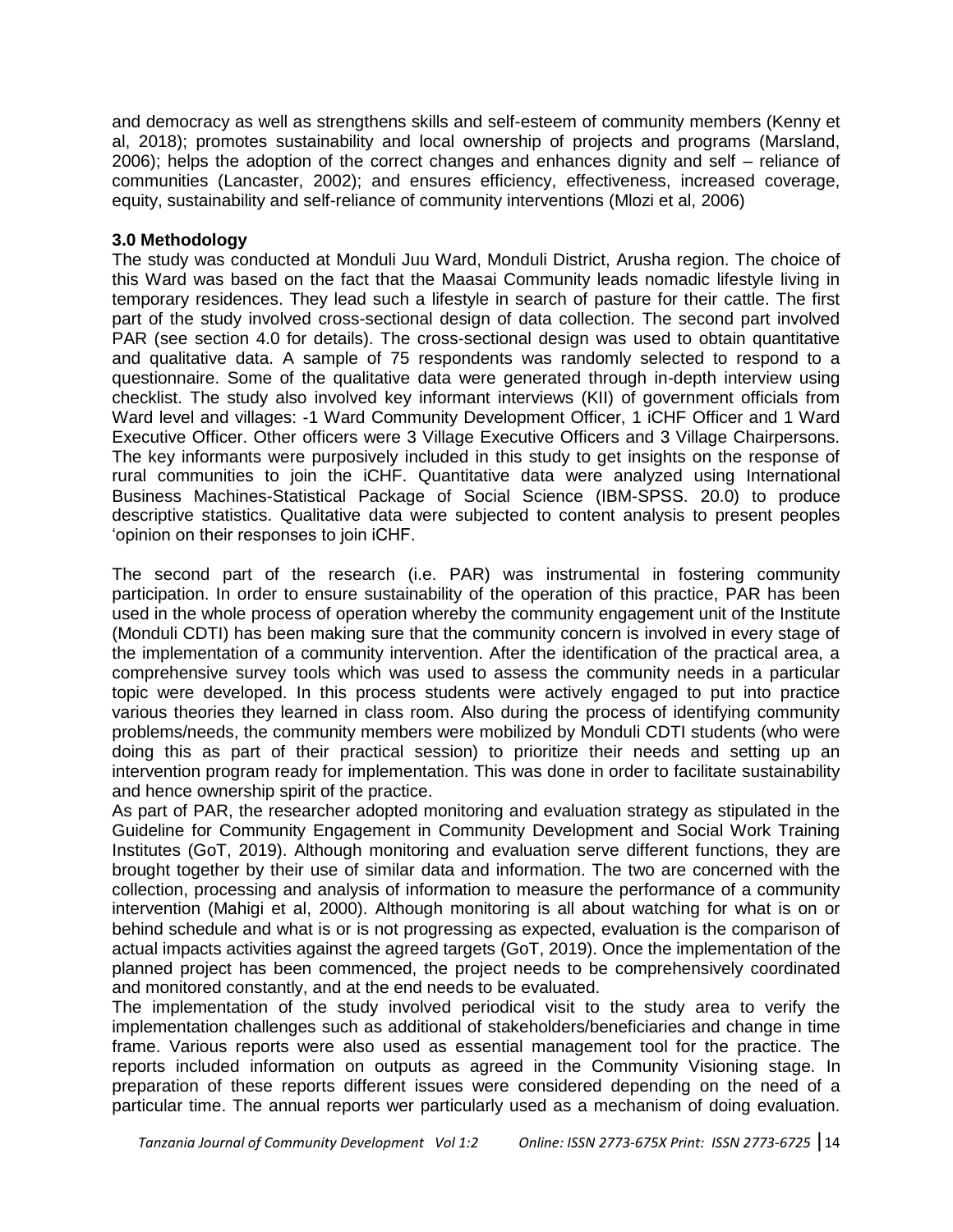The reports were expected to focus on not only what the project itself had achieved (or not), but also on any significant changes in the "external" environment. They also provided an overview of prospects for the sustainability of benefits. The annual report should include an updated annual plan for the next year. European Commission, (2004) asserts that annual report provides the opportunity for project implementers to re-schedule results, activities and resource requirements in light of experience gained/lessons learned.

## **3.0 Results and Discussion**

## **3.1 Community Awareness on the iCHF Operations**

Education is important in studying the impact of rural communities' response to health and other social services. The more people are educated the more they are aware of various health issues (Machumu, 2001). Mechanisms Used to Create Awareness are also important (see table 3.1**).**

| <b>Attributes</b>                                                          | <b>Frequency</b> | Percentage % |  |  |  |  |
|----------------------------------------------------------------------------|------------------|--------------|--|--|--|--|
| <b>Education Level of respondents</b>                                      |                  |              |  |  |  |  |
| Non formal education                                                       | 60               | 80           |  |  |  |  |
| Primary education                                                          |                  | 9.3          |  |  |  |  |
| Secondary education                                                        | 6                | 8            |  |  |  |  |
| College education                                                          | 2                | 2.7          |  |  |  |  |
| <b>Mechanisms Used to Create Awareness on iCHF Operations and Services</b> |                  |              |  |  |  |  |
| Notified by Village/Kitongoji Chairman                                     | 25               | 33.3         |  |  |  |  |
| <b>Writing Posters</b>                                                     | 20               | 26.7         |  |  |  |  |
| Announcements in Mosques/Churches                                          | 18               | 24           |  |  |  |  |
| Informed When Attended Dispensary                                          | 12               | 16           |  |  |  |  |

#### **Table 3.1**: *Community Awareness on iCHF Operations*

**Source:** Field data, 2021

## *Level of education of respondents*

The information revealed in table 3.1 above indicates 60 (80%) respondents had non-formal education. Mohammad (2010) asserts that illiterate people are often looked down upon as problematic. They often cannot articulate their demands and put forward their opinions in a systematic way. Their illiteracy is therefore considered as a prime factor for promoting meaningful responses to various socio economic interventions. During data collection process, educated respondents were found knowledgeable on their responses. The observation goes in line with that of Macha et al (2014) who is of opinion that the majority of illiterate respondents are unwilling to participate risk pooling of resources. For instance, one of the respondents said: - *"Why should I pay again to join for the next year, while I know my dependents have not fallen sick this year? I didn't use my money!"* Similarly, the observation goes in line with that of Charlotte et al.(2016) who conducted a study in Northern Tanzania.

## *Mechanism Used to Inform Rural Communities on iCHF Operations*

Findings in table 3.1 above reveal that 20 (26.7%) receive information about iCHF through posters. The majority of respondents 25 (33.3%) are notified by Kitongoji/village chairperson. Announcements provided in mosques and churches enabled 18 (24 %) to access information regarding iCHF operations. Finally, 12 (16 %) of respondents are notified by the presence of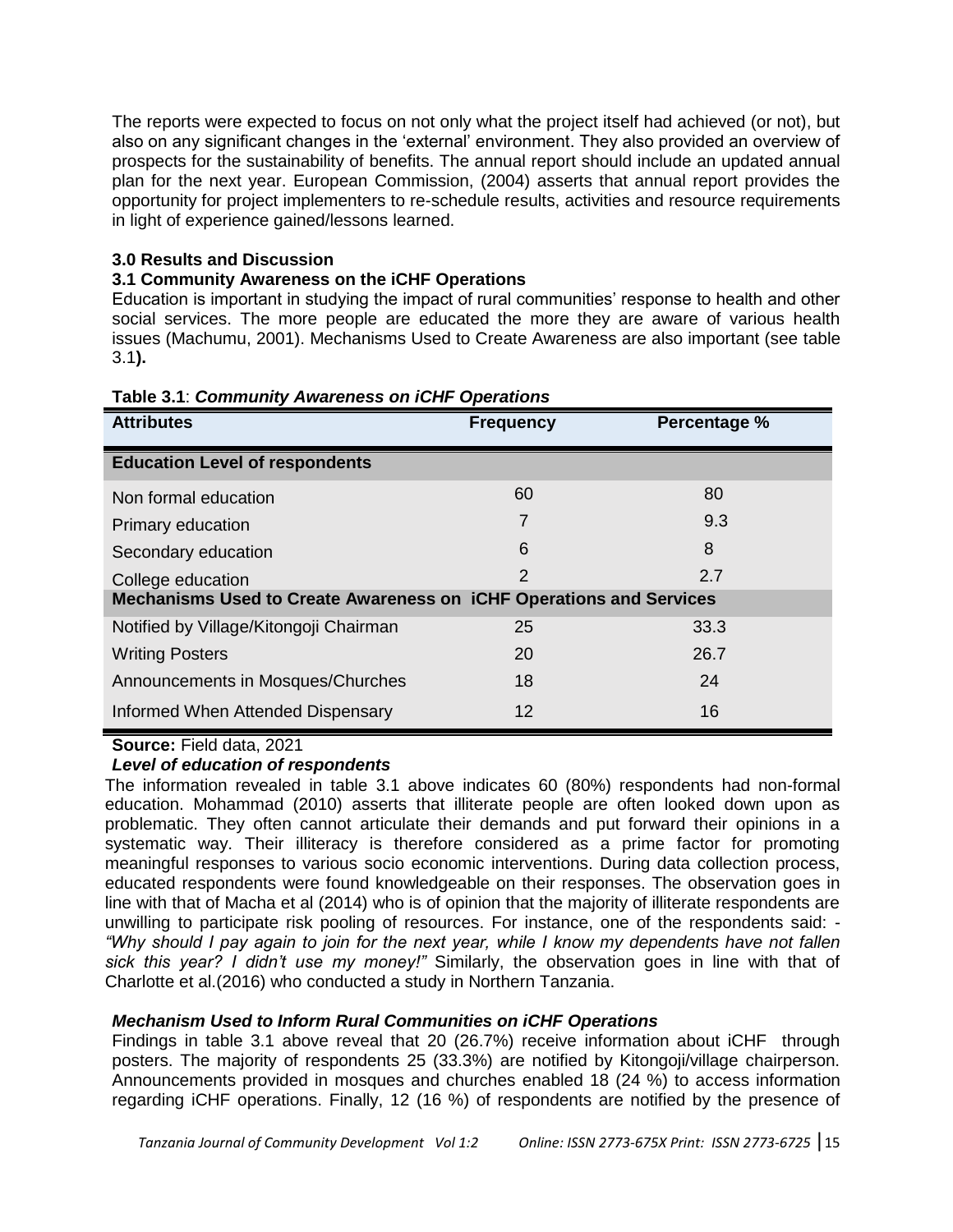iCHF services whenever they visit health facilities. The innovative findings to this sub section is that; if poor mechanism is used to inform people on any social related issues can result to poor response. For instance, when crucial information (pertaining to people"s lives) is provided through announcements in Churches and/or Mosques, some people may be excluded. Thus in order to properly access and convey the information to the intended audiences, the article suggest the use of various multiple and mixed mechanisms. Sources from different literatures are also suggest direct involvement of beneficiaries as a proper mechanism to enhance easier dissemination of information (Mtei, and Mulligan, 2007). According to Mtei, and Mulligan, (2007) the community members should be involved in any community intervention targeting them. This is due to the fact that community members need to be aware of the flow of their contributions and how this leads to improved services. In this way, the ownership of CHF can also be achieved (Rifkin et al., 1988; Wallerstein, 1992; Robertson and Minkler, 1994). Charlotte et al, (2016) suggest that influential people can be the best alternative to facilitate dissemination of information to rural communities. A former Manyara"s NHIF Regional Manager Isaya Shekifu who commented: - "*People in Mbulu are very trusting of their leaders. Endorsements from community leaders, churches, doctors, politicians and peers are crucial to iCHF's success because the concept of insurance is new and the culture here is quite resistant to change."*

#### **3.2 Factors Influencing Rural Communities' Response to join iCHF**

The present study was also intended to assess the factors which discourage or encourage rural communities to join iCHF (see Table 3.2.).

| <b>Attributes</b>                                        | <b>Frequency</b> | Percentage % |  |  |  |
|----------------------------------------------------------|------------------|--------------|--|--|--|
| Influence of Nomadic life on joining iCHF                |                  |              |  |  |  |
| <b>YES</b>                                               | 40               | 53.3         |  |  |  |
| <b>NO</b>                                                | 35               | 46.7         |  |  |  |
| <b>Monthly Income Levels of respondents (in</b><br>Tshs) |                  |              |  |  |  |
| Between 200,000 and above                                | 10               | 13.3         |  |  |  |
| Between 76,000 - 200,000                                 | 15               | 20           |  |  |  |
| <b>Below 76,000</b>                                      | 50               | 66.7         |  |  |  |

*Table* **3.2***: Factors Influencing Poor Responses of Rural Communities to Join iCHF*

**Source: Field data, 2021**

#### *Influence of Nomadic lifestyle on joining iCHF*

The Maasai communities are the dominant ethnic group who lead a nomadic lifestyle (shifting from area to another) for the purpose of searching pastures for their livestock. This is in line with past research (Elias, 2011). The findings of the study (see table 3.2) reveled that nomadic style lead to poor response to join iCHF (53.3%). During data collection process one of respondent commented that "*I did not manage to join the scheme because during the time of sensitization we were somewhere far away pasturing our cattle'.* Charlotte et al, (2016) found that Maasai with extended families of up to 5 wives (each with 3 to 4 children) do not qualify to join iCHF. The regulation allows a maximum of 6 members per household.

#### *Income Levels of Respondents*

The income level of respondents is a important determinant that may influence someone's responses in socio economic programs. There is always an assumption that higher the income, the higher the participation. Poor people poorly participate in social economic programs. The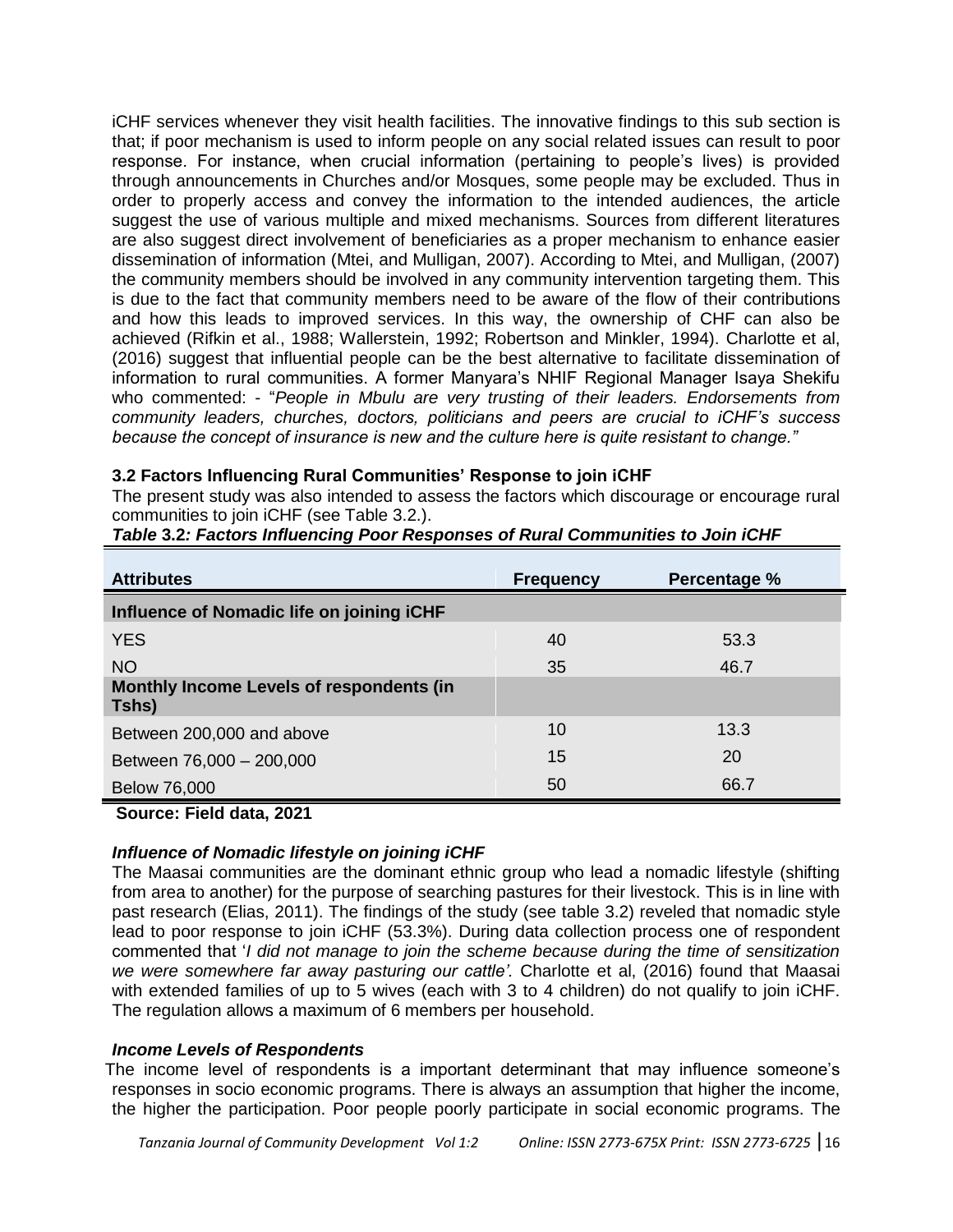definition of "poor" in this context refers to those people earning an income below the poverty line (i.e. US\$1) (World Bank, 2015). Data in table 3.2 illustrate that 50 (66.7%) of respondents earn a monthly income below 76,000 Tshs, while 15 (20%) of respondents earn a monthly income ranging from 76,000 – 200,000 Tshs and 10 (13.3%) of respondents earn 200,000 Tshs and above. The findings suggest that the majority of respondents earn an amount bellow 76,000 Tshs (i.e. below the US\$1 per month). According to World Bank, (2015) poor people cannot afford to get three meals per day let alone to pay a premium of 30,000/= for joining iCHF. This finding is in line with that of Mohammad (2010) who asserts that there is positive co-relation between peoples" income level and participation in health interventions. Mohammad (2010) asserts that people with low economic condition are not generally invited to participate in development projects. In other words, he concludes that comparatively rich people avail the opportunities while the poor and the disadvantaged remain outside the realm of participation in local development programs. The findings of the study also concur with those of Macha et al: (2014) who found that one among the determinant factors of people to join the health insurance schemes is income status of the particular household. According to Macha et al: (2014) the poor have cannot afford health premium, especially during poor harvest seasons. The participants to this study, through Focused Group Discussion (FGD) claimed that: *"Some people are poor, so [they] can't afford the premium. Nowadays earnings from farming and livestock keeping is becoming increasingly challenging*. *We have many people who can't even afford to buy food; it is not possible for them to pay Tsh 30,000".*

## **3.3. The Role of Other Stakeholders in influencing Rural Communities to join iCHF**

The findings reveal that other stakeholders play a role in influencing rural communities to access their social services particularly health (see Table 3.3.). According to Turner (2003) stakeholders are those people or groups who have not only vested interest in the success of a project but also can significantly influence the success of a particular project. Table 3.3 below is revealing the information regarding the respondents' views on the role played by private firms and/or political will (as stakeholders) in joining iCHF.

| <b>Attributes</b>                       | Frequency | Percentage % |  |  |  |
|-----------------------------------------|-----------|--------------|--|--|--|
| <b>Support from Private Firms</b>       |           |              |  |  |  |
| <b>YES</b>                              | 38        | 50.7         |  |  |  |
| <b>NO</b>                               | 37        | 49.3         |  |  |  |
| The Contribution Made by Political Will |           |              |  |  |  |
| <b>YES</b>                              | 42        | 56           |  |  |  |
| <b>NO</b>                               | 33        | 44           |  |  |  |

*Table* **3.3***: The Role of Other Stakeholders to Influence Rural Communities to Join iCHF*

# **Source: Field data, 2021**

## *Support from Private Firms*

Stakeholders play an important role in the implementation of social- economical programs geared at meeting felt needs of the poor rural communities. AIDCO (2004) indicates that a stakeholder is any group of people who are affected by or has an overall view of policy or project impacts. Since the GoT (2018) suggests several alternative mechanisms for financing iCHF, including the contributions of Private firms through Corporate Social Responsibility (CSR) programs. The present study suggests that (table 3.3) the support of private firms could be the best alternative to assist the poor access iCHF services. These finding go in line with those of Waheke (2015) who argues for the involvement of other stakeholders in encouraging more people to join the health insurance schemes and other Public Private Partnership (PPP) projects. Similarly, Spaan et al, (2012) asserts that all socio-economic groups are expected to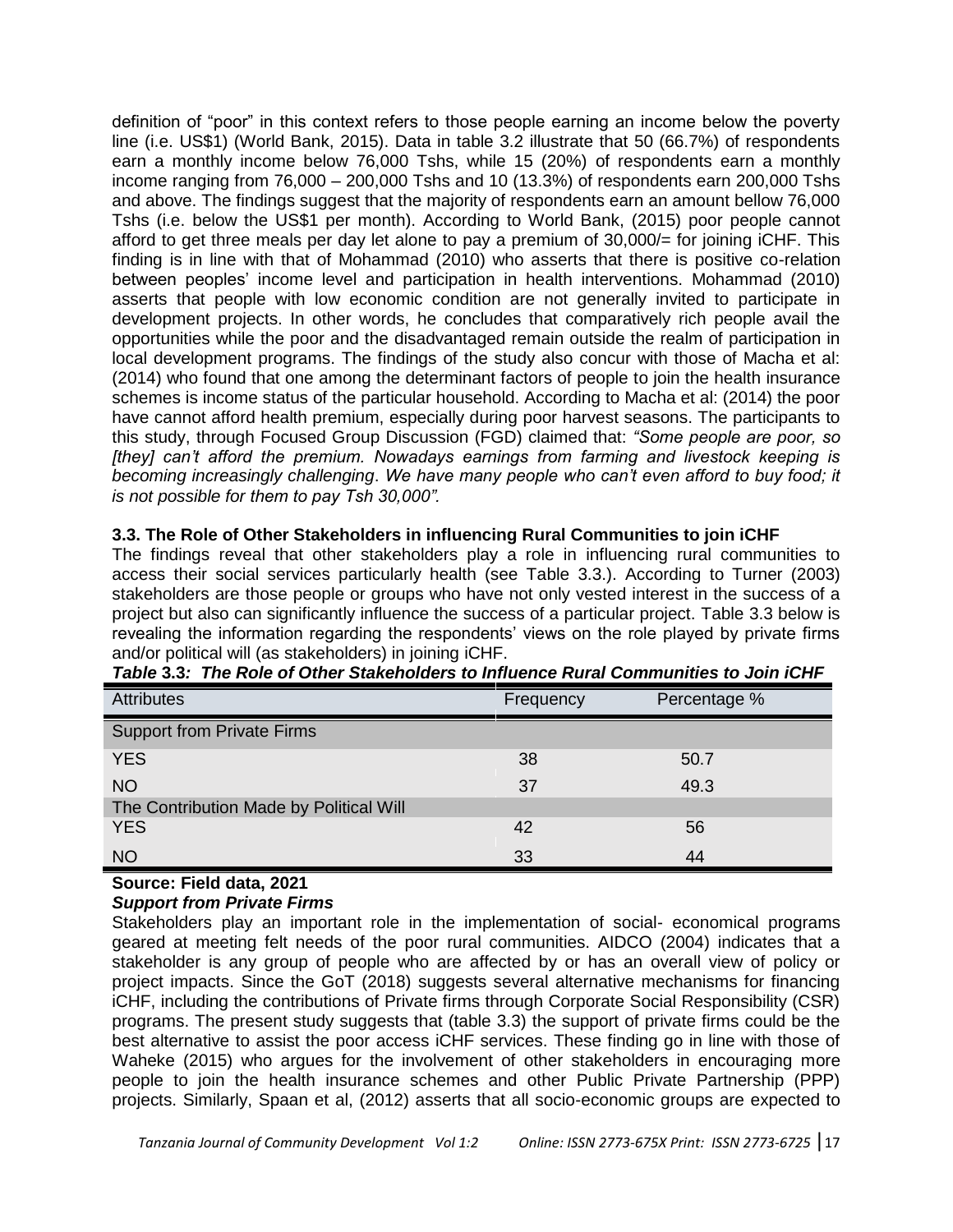mobilize resources to improve the utilization, quality, and access to health care services through health insurance schemes in low-income and middle-income countries. Moreover, Mtei and Mulligan (2007) stress on the involvement donors in facilitating the access of health services to poor rural communities. For example, GTZ has provided technical assistance to help some districts find ways of financing the revenue gap resulting from waivers.

#### *The Contribution Made by Political Will*

The findings of the study show that political influence the provision of health services especially community based insurance funds. According to revealed information in table 3.3 above, the majority of respondents by 42 (56%) said yes political will has a greater contribution in enabling deprived rural communities to not only accessing but also afford health services. The findings imply that even poor rural communities are aware that their government is responsible on caring their health. The findings go in line with those of Li et al, (2007) who identified that good governance, reliable legal framework, sound socio - economic policies and a stable macroeconomic environment influence success of any community development programs. Charlotte et al. (2016) remark that the more funding will be allocated from the Tanzanian government both in terms of the matching grant and the amount of human resources for administration the more iCHF will reach its full potential.

#### **4.0. Action**

The action part of the PAR intervention involved the mobilization of private/public firms to support poor house hold of Monduli Juu to join iCHF. The findings obtained from the present study revealed that a significant number of respondents (i.e. 46.7%) failed to join the iCHF scheme because of poverty. Thus, in the course of addressing this challenge, Monduli CDTI, through its community engagement program, initiated a resource mobilization practice as proposed by the majority of respondents and supported by guiding in the iCHF document of 2018. Specifically, the respondents suggested the involvement of other development partners /stakeholders to support poor households through their Corporate Social Responsibility (CSR) programs. Thus the institute attempted to mobilize public/private firms to support poor households to join the improved Community Health Fund*.* During its first phase of implementation, Monduli CDTI managed to mobilize several Public/Private firms to donate 50 percent of contributions to 66 (66% of the target). Poor households were required to donate the remaining 50 percent of TZS 30,000. That **is** the premium amount that covers the treatment of six family members as stated in the documents.

## **4.1 Feedback to the Community & Triggering and Community Visioning**

The feedback step of community engagement as presented in 2019 guideline document reveals that the community deserves to be informed on the results obtained from the community profiling, informed the issues identified, and what is expected to be the future trends if the problems persists. It is at this step where triggering is done in order to stimulate a collective sense of disgust and shame among community members as they confront the rude facts about their problems and their negative impacts on the entire community (GoT, 2019). Here, the mobilization team from Monduli CDTI, in collaboration with community leaders, called community meetings to inform them about the study findings and suggested measures to be taken to increase the enrollment of households to join the iCHF.

#### **4.2 Resource Mobilization and Implementation of a Practice**

According to GoT (2019) resource mobilization involve identifying resources (materials, manpower, Equipment, and space), resources providers (community members, CSOs, government, international agencies, and CSR). Similarly, the GoT (2019) asserts that the implementation should involve the allocation of tasks to groups and proper supervision of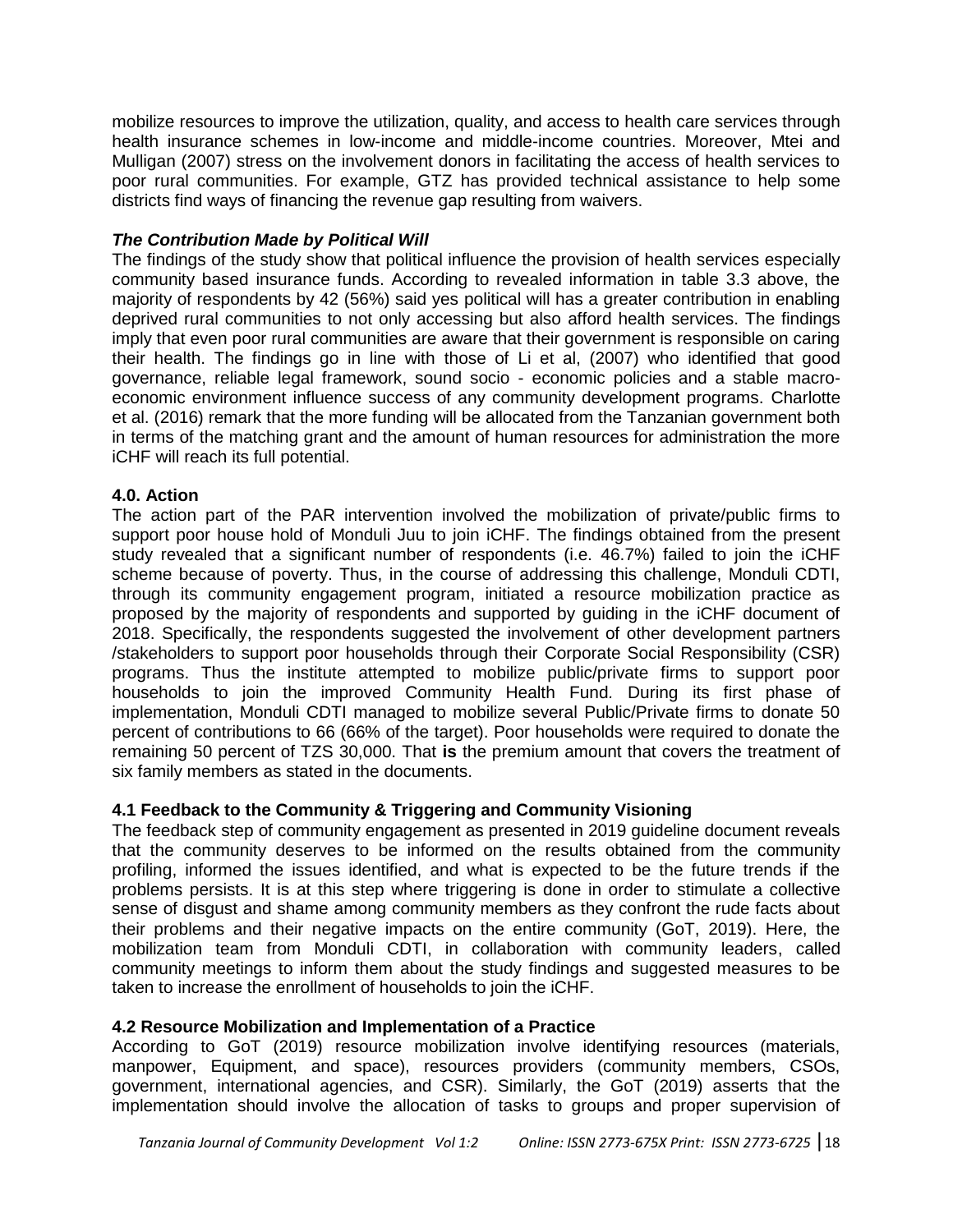activities within the community. The implementation stage involves initializing activities/projects; specifying and scheduling the work; clarifying authority, responsibility and relationships; and obtaining resources. Mechanisms for obtaining resources may include fundraising, diner and writing project proposals (GoT, 2019). To the context of this paper resource were mobilized to enhance effective implementation of the practice. The iCHF further suggests allocations from district council and/or village budgets; savings from cooperative society organizations; contributions from religious organizations; and fundraising activities targeting businesses and corporate social responsibility (CSR) programs run by private-sector firms **(**GoT 2018**).** 

According to Bryson (2018) a stakeholder is "any person, group or organization that can place a claim on an organization"s attention, resources or output, or is affected by that output". Since during data collection the majority of respondent claimed that one among major reason for their poor response to join iCHF was low level of income, the researchers took on board the suggestion proposed by the majority of respondents to involve other development partners /stakeholders as a solution to this challenge. The suggestion is also concurring with that provided in the iCHF document of 2018 which proposes a need of involving the private firms to contribute to the provision of health services to poor households. The contribution is in line with the obligation of Cooperate Social Responsibility for such stakeholders.

Basing on these suggestions provided by respondents (which were driven by their economic situation) and the support from iCHF document of 2018, Monduli CDTI through its community engagement unit, came up with a strategy to mobilize both poor household and the private/public firms to complement each other the contribution of Tsh 30,000. This is the premium amount needed for one household (with six beneficiaries) to get the health services through iCHF. In phase one of its implementation, the practice achieved to mobilize both sides (the private firms and poor households) to donate the amount money which facilitated to create 396 cards from 66 poor households out 100 targeted poor households. The table 4 bellow shows the contribution of various stakeholders including private firms such as Civil Society Organizations and Financial Institutions. Also, in a course of building a volunteerism spirit, the Monduli CDTI students who are future the community development agents of transformation were also mobilized to donate and they contributed 19% of total contribution as shown in the table 4.2 bellow.

| S/N            | <b>Stakeholder Category</b>       | <b>Amount</b><br><b>Contributed</b> | Percentage<br>оf<br><b>Contributions</b> | Number of<br>beneficiary<br>household | <b>Number</b><br>Οf<br>beneficiaries<br>@household |
|----------------|-----------------------------------|-------------------------------------|------------------------------------------|---------------------------------------|----------------------------------------------------|
|                | Civil<br>Society<br>Organizations | 140,000                             | 7.07                                     | 4.7                                   | 28.2                                               |
|                |                                   |                                     |                                          |                                       |                                                    |
| 2              | <b>Financial Institutions</b>     | 50,000                              | 2.53                                     | 1.7                                   | 10.2                                               |
| 3              | Monduli CDTI Staff                | 360,000                             | 18.18                                    | 12                                    | 72                                                 |
| $\overline{4}$ | Monduli CDTI Students             | 377,000                             | 19.04                                    | 12.6                                  | 75.6                                               |
| 5              | Poor households                   | 990,000                             | 50                                       | 33                                    | 198                                                |
| 6              | Others                            | 63,000                              | 3.18                                     | 2                                     | 12                                                 |
|                | <b>TOTAL</b>                      | 1,980,000                           | 100                                      | 66                                    | 396                                                |

|             |  |  | Table 4.2 Contributions of Various Stakeholders to Support Poor Households Acquiring |  |
|-------------|--|--|--------------------------------------------------------------------------------------|--|
| <b>iCHF</b> |  |  |                                                                                      |  |

## **Source:** Field data, 2021

The table 4.2 above displays the contributions of various private/public stakeholders to support poor households of Monduli Juu ward through iCHF as mobilized by Monduli CDTI. The poor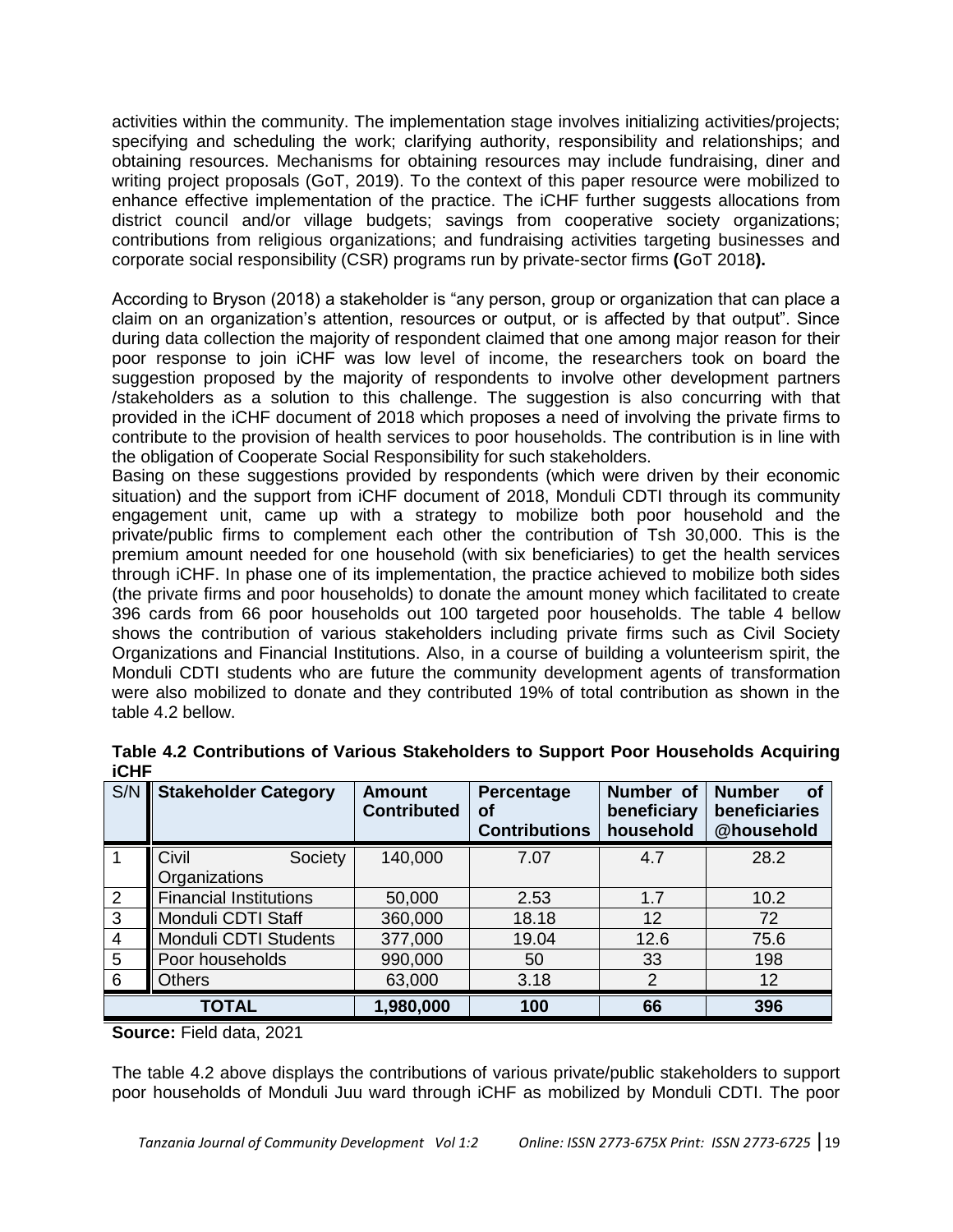households donated 50% of the cost and other stakeholders were played their parts as required in the mobilization. However, their contribution was regarded to their capabilities and how much the particular organization was impressed by the program. Civil Society Organizations and Financial Institutions donated a lower amount (2.53% and 7.07% respectively) compared to that by CDTI students and staff. The finding suggests that the private sector does not fulfill its Corporate Social Responsibility (CSR) in line with the government guidelines as expected. However, the findings suggest that the relatively well-off community such as CDTI students and staff can play an instrumental role in supporting surrounding communities.

#### **5.0. Conclusion**

Poor response of rural communities to join community based health insurance schemes were identified to be mostly contributed by the lack of awareness of both direct beneficiaries and other stakeholders particularly the private firms. Rural communities have been hesitating to join iCHF and other health insurance schemes due to the lack of awareness on insurance concepts like risk pooling principle. Most of private firms operating at grassroots show a will to support various development initiatives introduced by the government but the challenge has been how well they are being mobilized. That is, they need to do more to fulfill their corporate social responsibility. Thus from this experience, there is a need of more sensitization and mobilization. Community development experts can play an important role in this regard.

#### **6.0. Recommendations**

The present study reveals unwillingness of poor rural communities to enroll in social related programs (particularly health) due to poverty. As such, there is a need for structural changes to enhance socio-economic power among local poor households. In the same line, the policy makers should create an enabling environment to stimulate local government and other stakeholders working at marginalized rural areas to incorporate awareness creation in their programs. The recommendation is in line with the iCHF document of 2018. Moreover, the government should allocate sufficient budget to facilitate the smooth implementation of community engagement programs (run by Community Development Training Institutes) of which since its establishment proved to have some positive and tangible results to the surrounding communities. The allocation of sufficient budget at this area is crucial due to the fact that, the implementation of community engagement programs involves a research component. The component requires adequate funding especially during the community profiling step. The finding suggests that the private sector does not fulfill its Corporate Social Responsibility (CSR) in line with the government guidelines as expected. As such, there is a need to sensitize and mobilize the private corporations to fulfill their role.

Finally, the findings suggest that the relatively well-off community such as CDTI students and staff can play an instrumental role in supporting surrounding communities. Those also should be encouraged to develop a spirit of giving to marginalized communities.

## **REFERENCES**

- Acharya A, Vellakkal S, Masset E, Satija A, Burke M, Ebrahim S: (2012), Impact of national health insurance for the poor and the informal sector in low- and middle-income countries: a systematic review. London: EPPI-Centre, Social Science Research Unit, Institute of Education, University of London.
- AIDCO (2004), Project Cycle Management Guidelines. Aid delivery Method. European Commission.
- Amporfu. E (2013),: Equity of the premium of the Ghanaian national health insurance scheme and the implications for achieving universal coverage. Int J Equity Health 12(4). https://doi.org/10.1186/1475-9276-12-4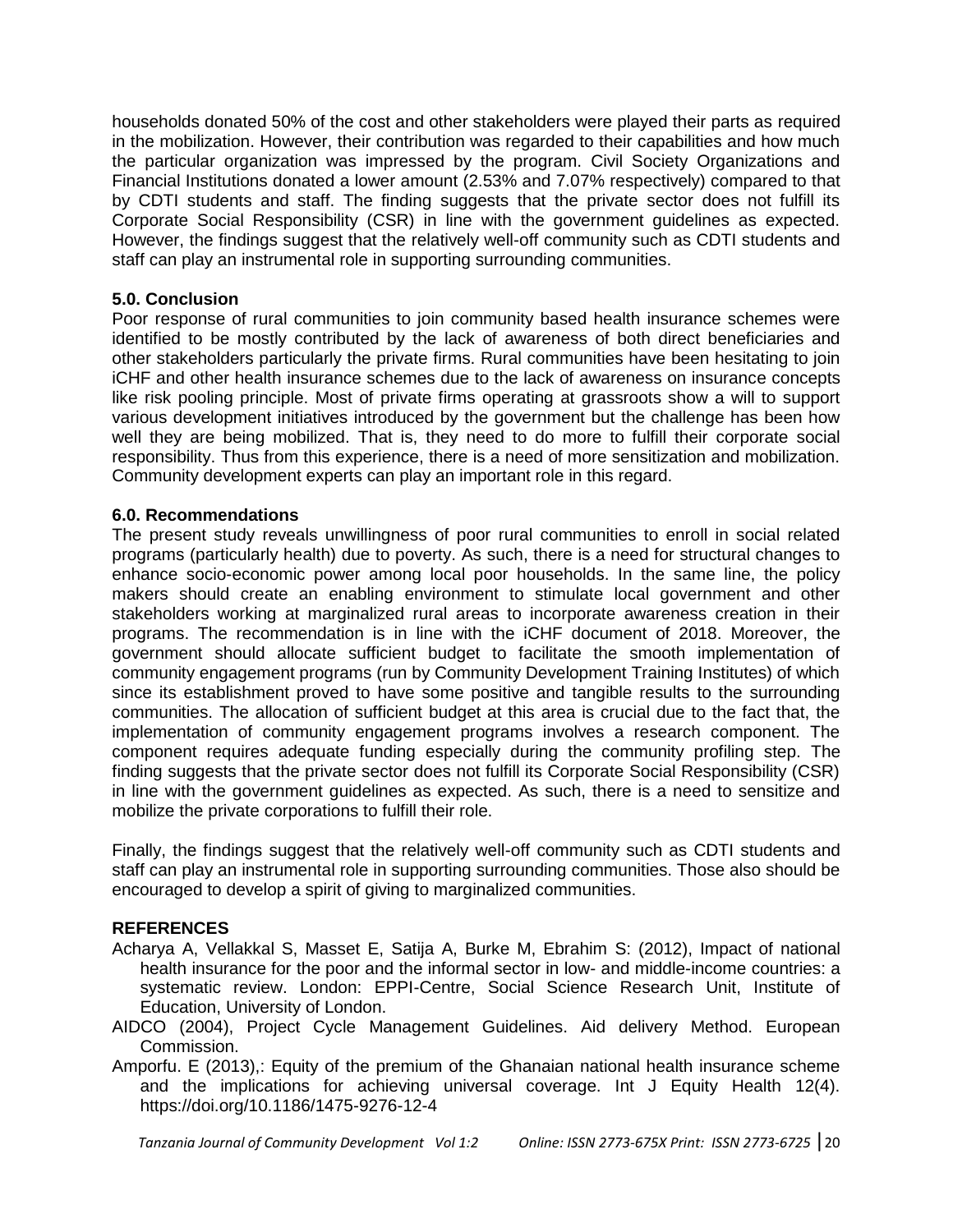Berkhout, E. & Oostingh, H. (2008), Health insurance in low-income countries: Where is the evidence that it works? (Joint NGO Briefing Paper No. 112). London: Oxfam International.

- Bonu S. (2003) Using willingness to pay to investigate repressiveness of user fees in health facilities in Tanzania. Health Policy Plan, 18(4):370–382.
- Bryson, J. (2018), A Strategic Planning Process for Public and Non-profit Organizations. New Jersey: Wiley
- Carrin, G, Waelkens, M. P, and Criel, B (2005) Community-based health insurance in developing countries: a study of its contribution to the performance of health financing systems. Trop Med Int Health 10(8):799–811
- Charlotte et al, (2016), How a Public-Private Partnership Can Help Make Healthcare Work in Northern Tanzania, Amsterdam The Netherlands.
- Escobar, M., Griffin, C. C. & Shaw, P. R. (Ed.) (2012) Impact of health insurance in low- and middle-income countries Washington, DC: Brookings Institution Press.
- European Commission, (2004): Aid Delivery Methods; Project cycle Management Guidelines, Vol. 1. Brussels: European Commission
- Government of Tanzania (GoT), (2018), Improved CHF Design Document. Dar es Salaam: Ministry of Health, Community Development, Gender, Elderly and Children
- GoT (2019). Guideline for Community Engagement in Community Development and Social Work Training Institutes. Ministry of Health, Community Development, Gender, Elderly and Children: Dar es Salaam
- Kemmis, S. and McTaggart R. (2005) "Participatory Action Research: Communicative Action and the Public Sphere." In The Sage Handbook of Qualitative Research, edited by Norman Denzin and Yvonna Lincoln, 3rd ed., 559–603. Thousand Oaks, CA: Sage
- Kenny, S., McGrath, B. and Phillips, R. (2018). The Routledge Handbook of Community Development Perspectives From Around the Globe. New York: Routledge
- Lankaster, T. (2002) Setting Community Health Programmes: A Practical Manual for Use in Developing Contributing Countries. Oxford : Macmillan Education
- Li, B., Akintoye, A., Edwards, P. J. and Hardcastle, C., (2007), Critical Success Factors for PPP/PFI Projects in the UK Construction Industry. Construction Management and Economics, 23(5): 459-471
- Macha, J., Kuwawenaruwa, A., Makawia, S., Mtei, G.and Borghi, J (2014), Determinants of Community Health Fund Membership in Tanzania: A Mixed Methods Analysis, BMC Health Services Research 14:538. doi: 10.1186/s12913-014-0538-9.
- Machumu, E.M (2001) Assessment of the Impact of Community participation on the Conservation of Mangrove Resources and Natural Resources: Case study of Lindi District, Unpublished MSc NRSA, Sokoine University of Agriculture –Morogoro
- Madaha, Rasel (2021). A study of Local Government in Africa through Participatory Action Research (PAR), The Review of Black Politics<https://online.ucpress.edu/nrbp>
- Mahigi, H. (2000), A Hand book on the Planning and management of Project Implementation. Morogoro: Mzumbe University
- Marsland, R (2006), Community Participation the Tanzania way: Conceptual Contiguity or Power Struggle? Oxford Development Studies
- Javernick-Will, A. and Scott, R. (2010). "Who Needs to Know What? Institutional Knowledge and International Projects." Journal of Construction Engineering and Management. 136 (5): 546-557. doi: 10.1061/(ASCE)CO.1943-7862.0000035
- Mlozi, M.R.S; Shayo, E.H; Senkoro, K.P (2006), Participatory Involvement of Farming Communities and Public Sectors in Determining Malaria Control Strategies in Mvomero District, Morogoro, Tanzania. Tanzania Health Research Bulletin 8 (3): 134-140
- Mohammad, N. (2010), Peoples Participation in Development Projects at Grassroots level. A Case Study of Alampur and Jagannathpur Union Perished, Dissertation for Masters Degree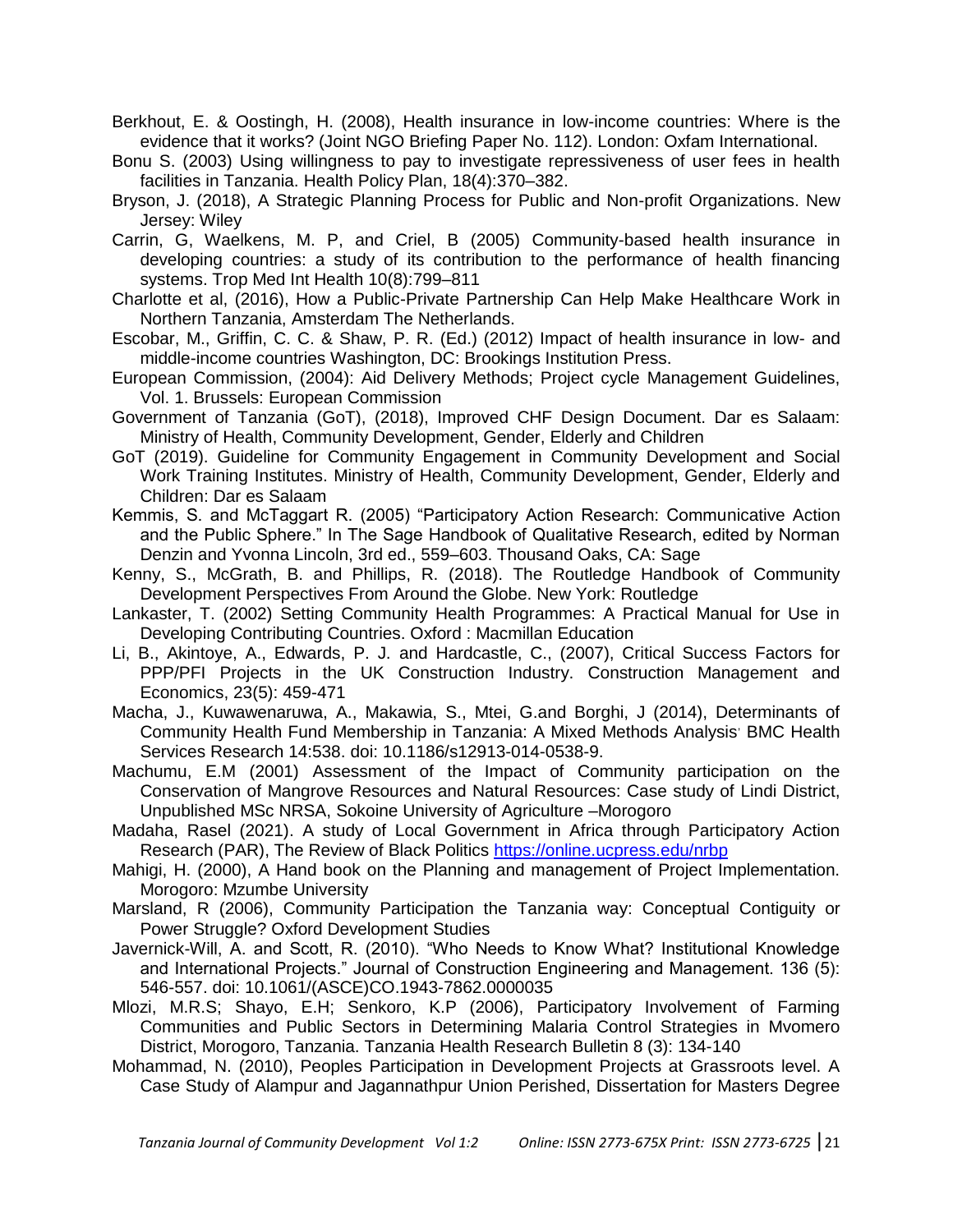in Public Policy and Governance Program Department of General and Continuing Education North South University, Bangladesh

- Mtei, G and Mulligan, J (2007), Community Health Funds in Tanzania: A literature review available at https://www.researchgate.net/publication/233753334 retrieved on 21 March 2021
- National Policy Consensus Center. (2004), Improving health care access: Finding solutions in a time of crisis. Portland: Portland State University. From URL www.policyconsensus.org/publications/reports/docs/Healthcare.pdf
- Quijada, C. and A. Comfort (2002), "Maternal Health Financing Profile: Tanzania." Partners for Health Reform plus (PHR plus) (WP 003). Range Planning, 21(1): 73 to 81
- Rifkin S. B, et al (1988), Primary Health Care: on Measuring Participation. Social Science and Medicine 26
- Robertson, A, and Minkler, M. (1994), New Health Promotion Movement: A critical Examination. Health Education Quarterly 21 (3): 295 -312
- Rufaro, C., & Tumusiime, P. (2004), Health Sector Reform and District Health Systems. Brazzaville. WHO Regional Office for Africa
- Shaw, R. P. (2002), Tanzania's Community Health Fund: Prepayment as an Alternative to User Fees. Washington, DC: World Bank
- Spaan E, Mathijssen J, Tromp N, Cabin F, Have A, Baltussen R.T (2012), The Impact of Health Insurance in Africa and Asia: a Systematic Review. Bull World Health Organization
- Turner, J. R. (Editor) (2003), People in Project Management. GBR: Gower Publishing Limited.
- Waheke W.J (2015), "The Effects and Challenges of Community Health on Accessibility to Health Care Services: A Case of Songea District, Tanzania. Unpublished A Dissertation for Degree of Master of Health Systems Management (MHSM) of Mzumbe University.

Wallastain, N, (1992), Powerlessness Empowerment and Health Implications for Health Promotion Programs. America Journal of health Promotion 6, 197 -205

- Ware, V-A. (2013), Improving the accessibility of health services in urban and regional settings for Indigenous people (Resource Sheet No. 27). Canberra: Australian Institute of Health and Welfare & Melbourne: Australian Institute of Family Studies. From URL www.aihw.gov.au/ cited on 24/02/2021
- World Bank (2011), "Making Health Financing Work for Poor People in Tanzania: A Health Financing Policy Note" Washington DC: World Bank
- World Bank (1997), Sector Strategy for HNP. Washington (DC)Available at: http://siteresources.worldbank.org/HE... /. Accessed on Friday, January 20, 2021
- World Bank. (2015), Tanzania Mainland Poverty Assessment. Washington
- World Health Organization. (2000). The world health report 2000: health systems: improving performance. World Health Organization. Available at: http://www.who.int/whr/2000/en/whr00\_en.pdf. Accessed on Friday, January 20, 2021.

## **Policy Brief**

## **An exploration of rural communities' response towards joining the improved Community Health Fund (iCHF): A Case of Monduli Juu Ward, Tanzania**

There are a number of efforts by the Tanzanian Government to promote accessible and equitable health services to deprived rural communities throughout the country. The government, among other things, has been mobilizing various stakeholders to contribute to the provision of health services to poor rural communities through community based health insurance schemes. However, the provision of health services, through community health insurance schemes, continues to face poor response from the intended beneficiaries. Using cross-section and Participatory Action Research (PAR) designs this study found that there are several issues that affect the extent of rural communities' response to joining the schemes. Lack of awareness and the prevalence of poverty among households have been proven to gravely